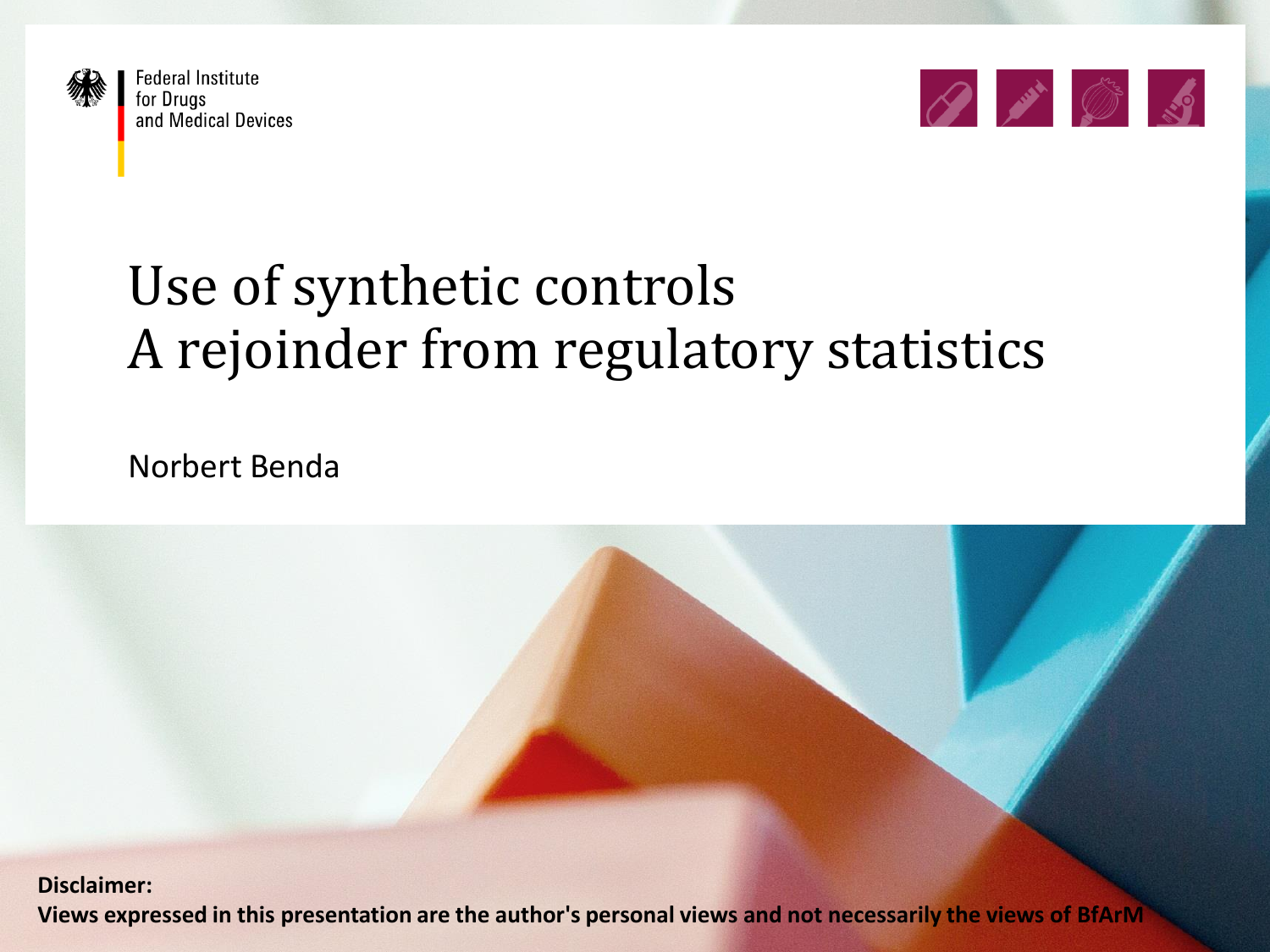### Randomized trials in areas where real-world data are widely available

American Economic Journal: Applied Economics 2015, 7(1): 1-21 http://dx.doi.org/10.1257/app.20140287

for an

#### **Six Randomized Evaluations of Microcredit:** Introduction and Further Steps<sup>†</sup>

By ABHIJIT BANERJEE, DEAN KARLAN, AND JONATHAN ZINMAN\*

Causal evidence on microcredit impacts informs theory, practice, and debates about its effectiveness as a development tool. The six randomized evaluations in this volume use a variety of sampling, data collection, experimental design, and econometric strategies to identify causal effects of expanded access to microcredit on borrowers and/or communities. These methods are deployed across an impressive range of locations—six countries on four continents, urban and rural areas—borrower characteristics, loan characteristics, and lender characteristics. Summarizing and interpreting results across studies, we note a consistent pattern of modestly positive, but not transformative, effects. We also discuss directions for future research. (JEL D14, G21, I38, O15, O16, P34, P36)

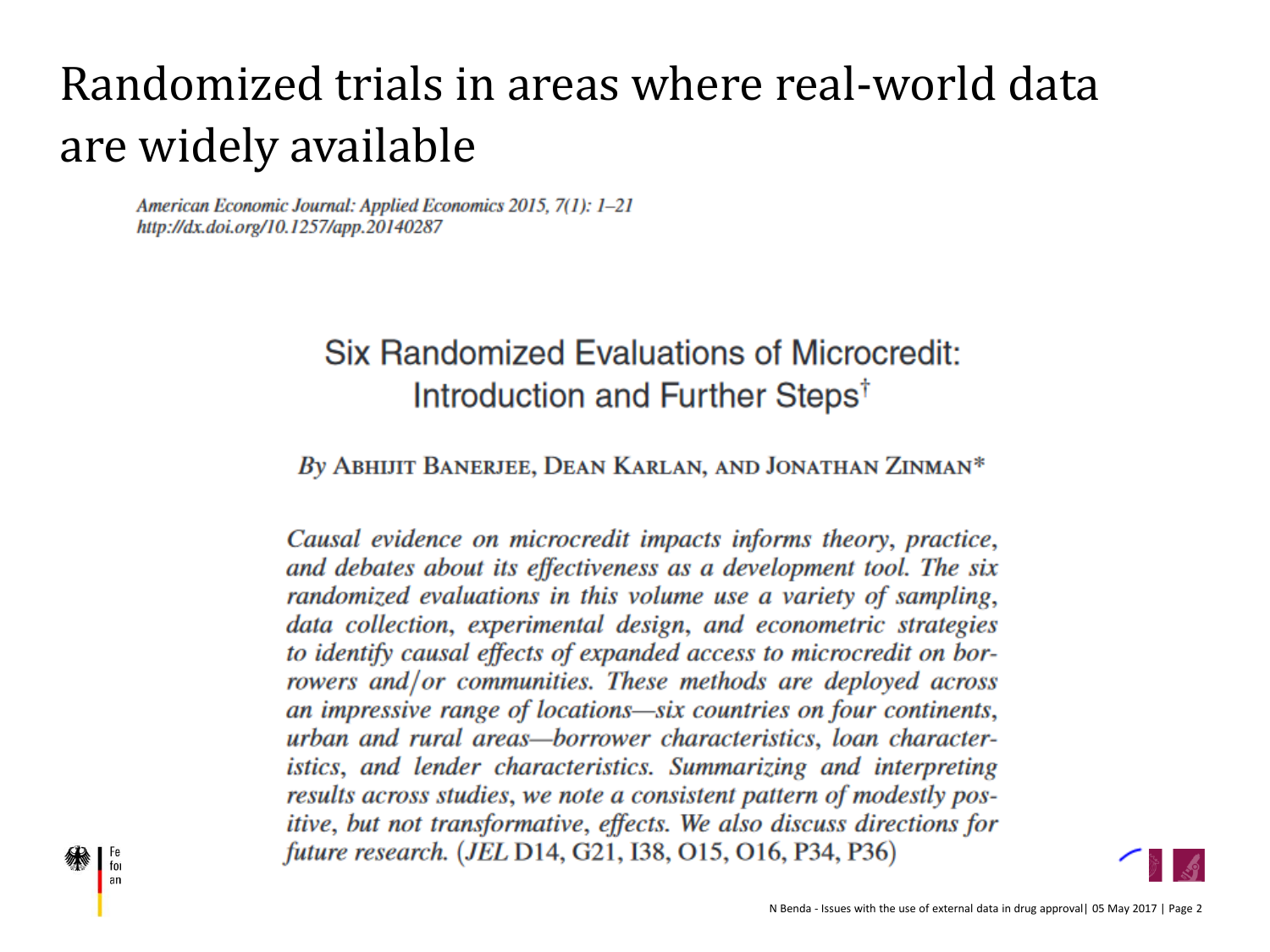# Why are political or economic decisions always highly controversial?

- of course: different interests
- but also because evidence is highly controversial
	- despite lots of real world data
- however, real world data
	- do not respond to the question about best decision
	- do not address the counterfactual

Drug approval:

- drug approval should also addresses the question on
	- the treatment decision
		- is it better for a specific patient to take

– A or B , A or nothing ?

• directly addressed by an experiment, i.e. RCT, not by observation

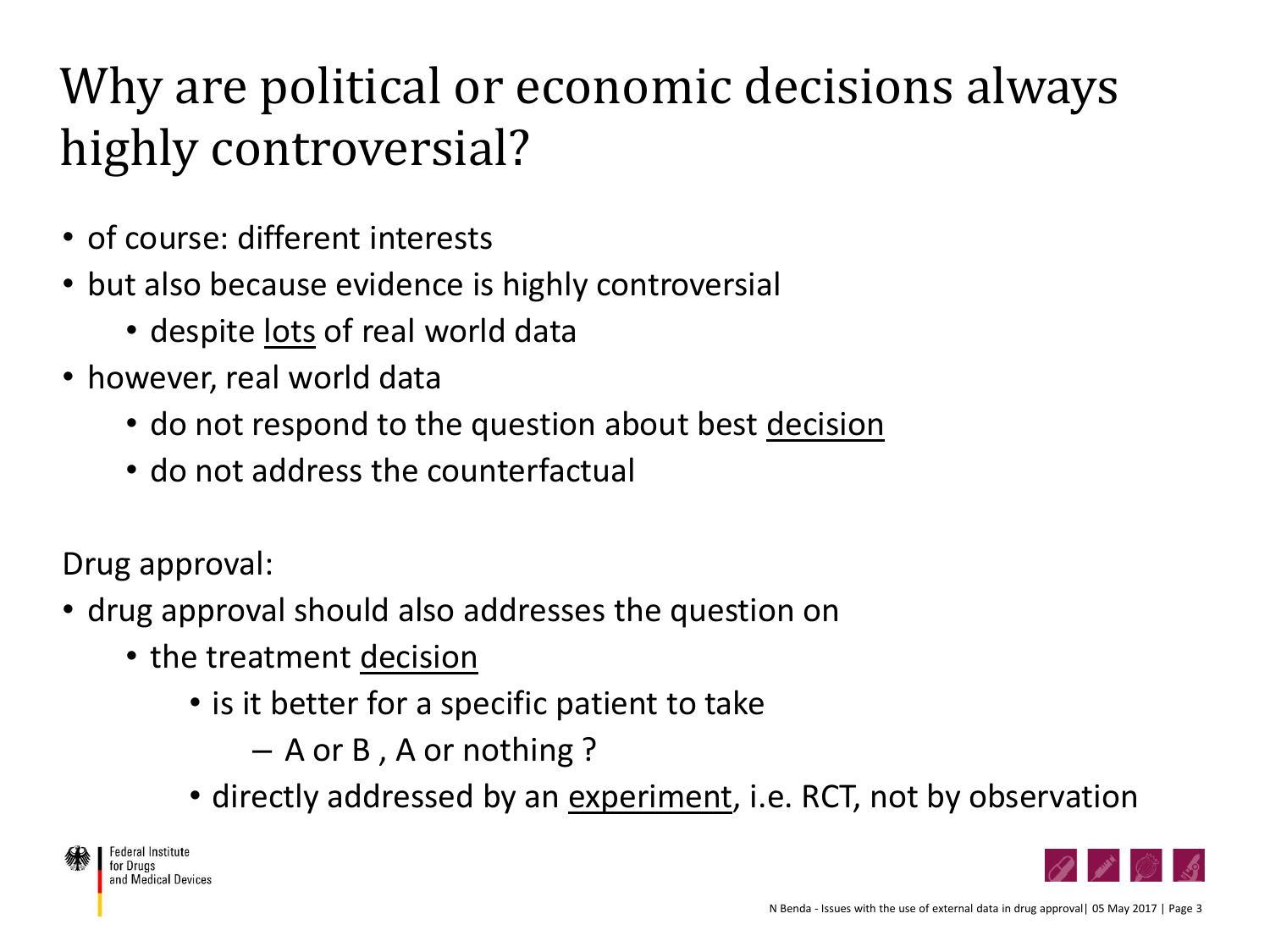### Regulators question

What is the question that I am interested in?

- How can I predict the impact of
	- the treatment that is prescribed ? = the decision that is taken ?
- Counterfactual question
	- doing X vs not doing X

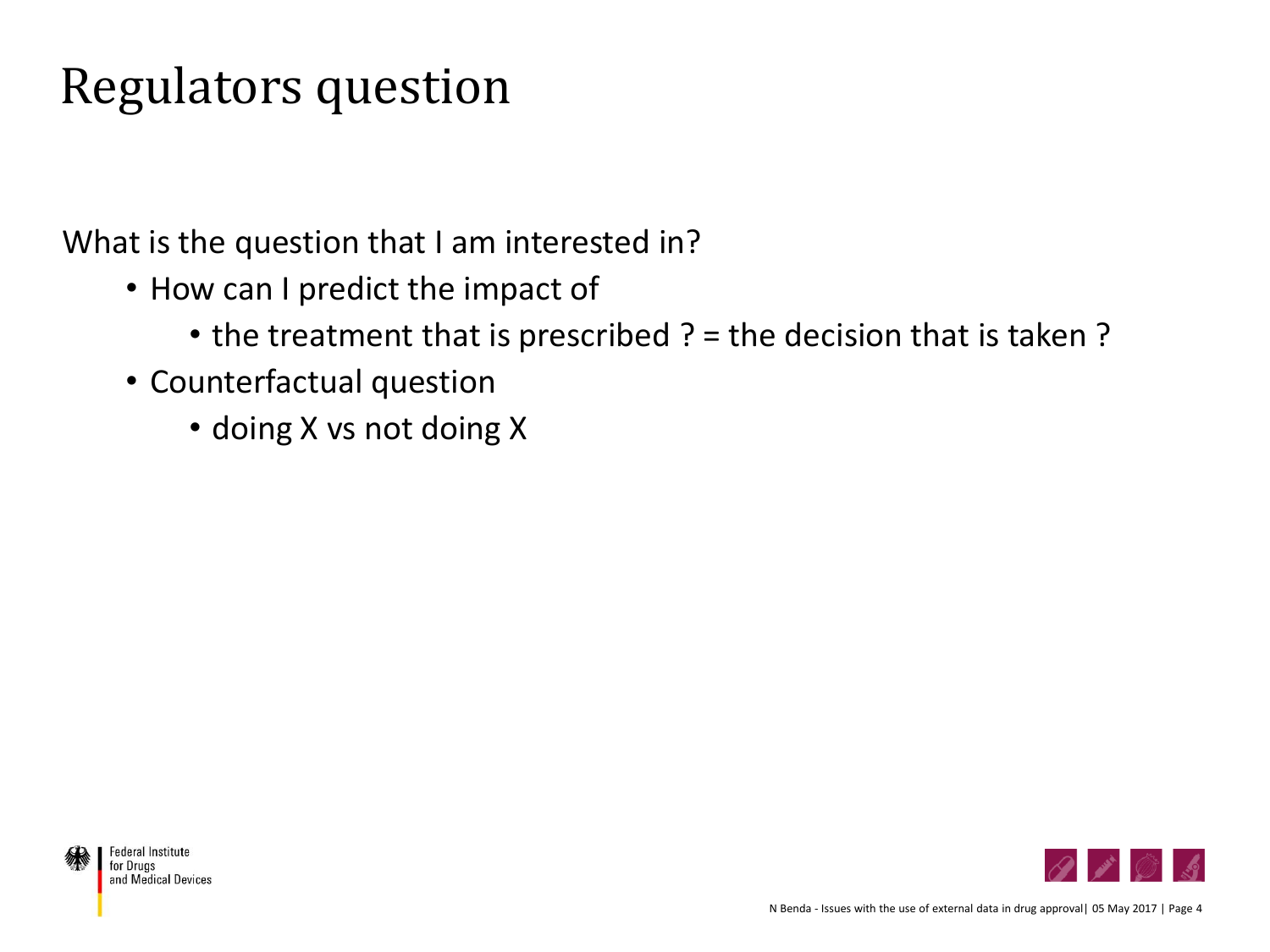# Synthetic controls – external data – real-world data

Definitions not always clear –

• external data

= external to randomized clinical trial in the relevant population (relevant for the intended indication)

- real-world data
	- = data obtained in an observational "real" setting
		- non-experimental data
- real-world data  $\subset$  external data



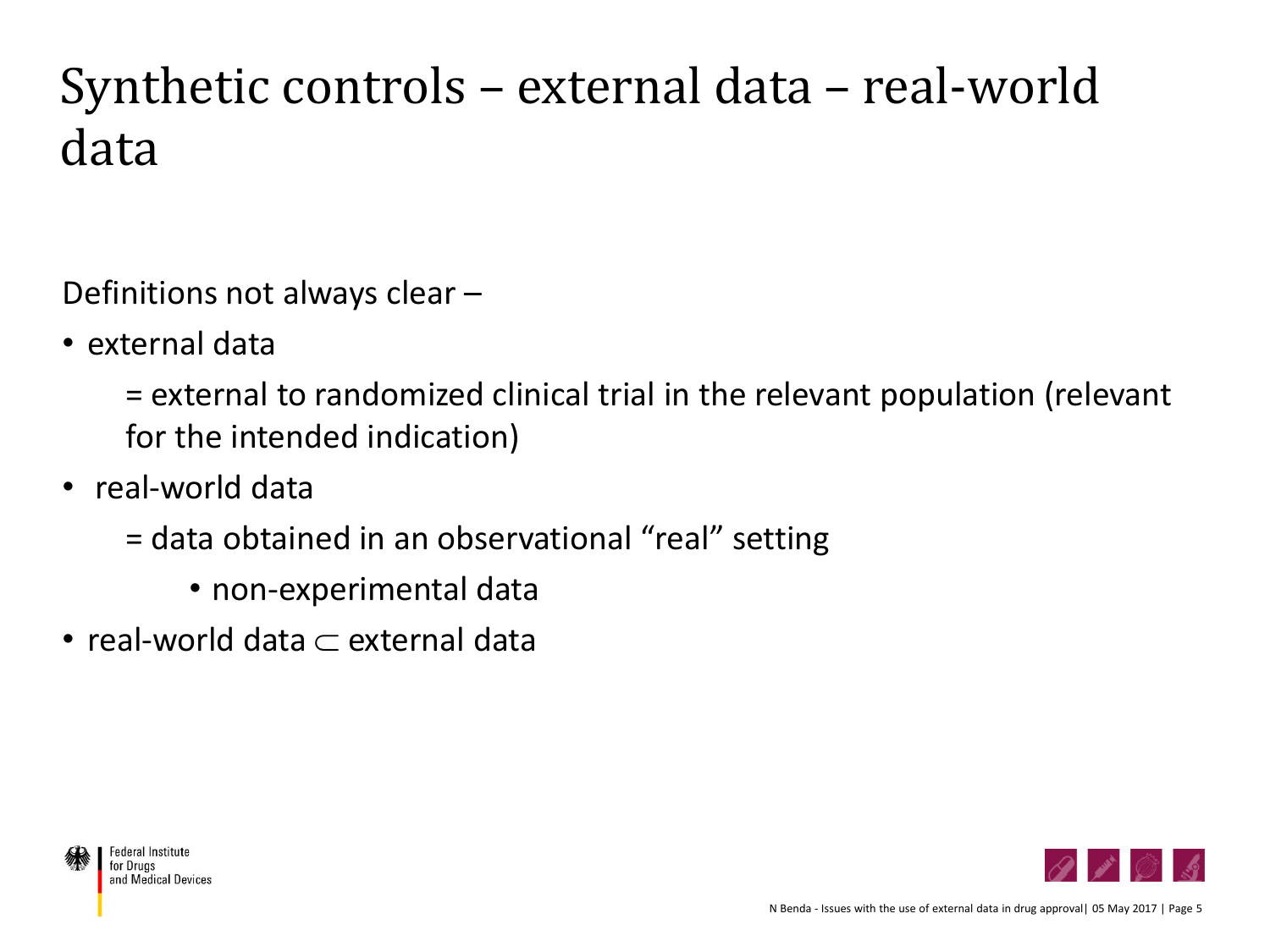### External data for synthetic controls

- data generated outside randomized controlled trials
	- observational studies
	- registries
	- etc.
- data generated in different settings/populations
	- different populations
	- different underlying soc
	- etc.





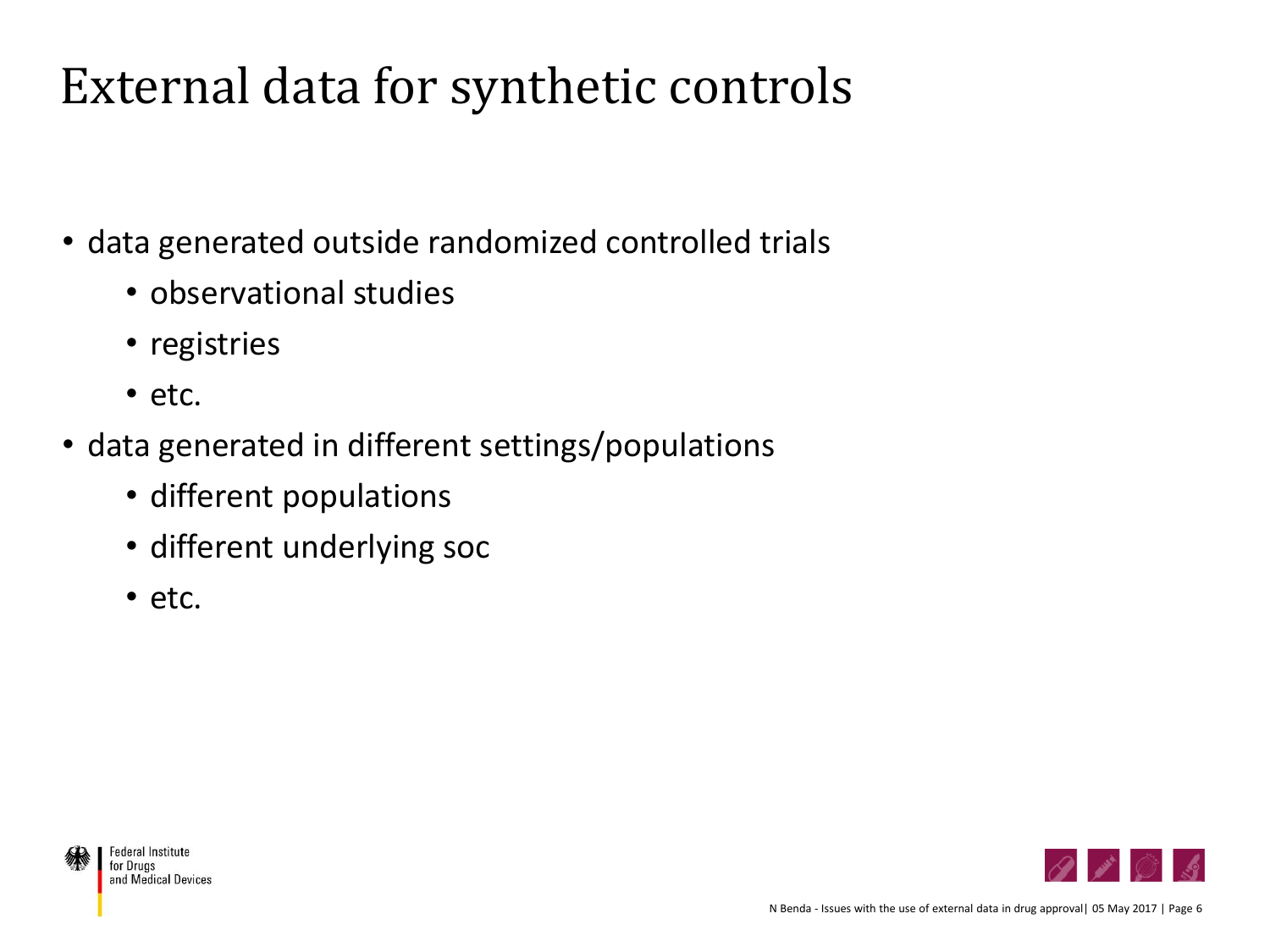# Reasons given to use of external (or RWD) data

- 1. RCT with reasonable size considered to be difficult, unfeasible, or unethical
	- e.g.
		- orphan diseases
		- paediatric applications
			- balancing medical need vs robustness of conclusions
	- avoid/minimize placebo control
- 2. External validity supposed to be improved by "real-world" data
	- RCT setting considered to lack external validity
	- support RCTs conclusions by additional information



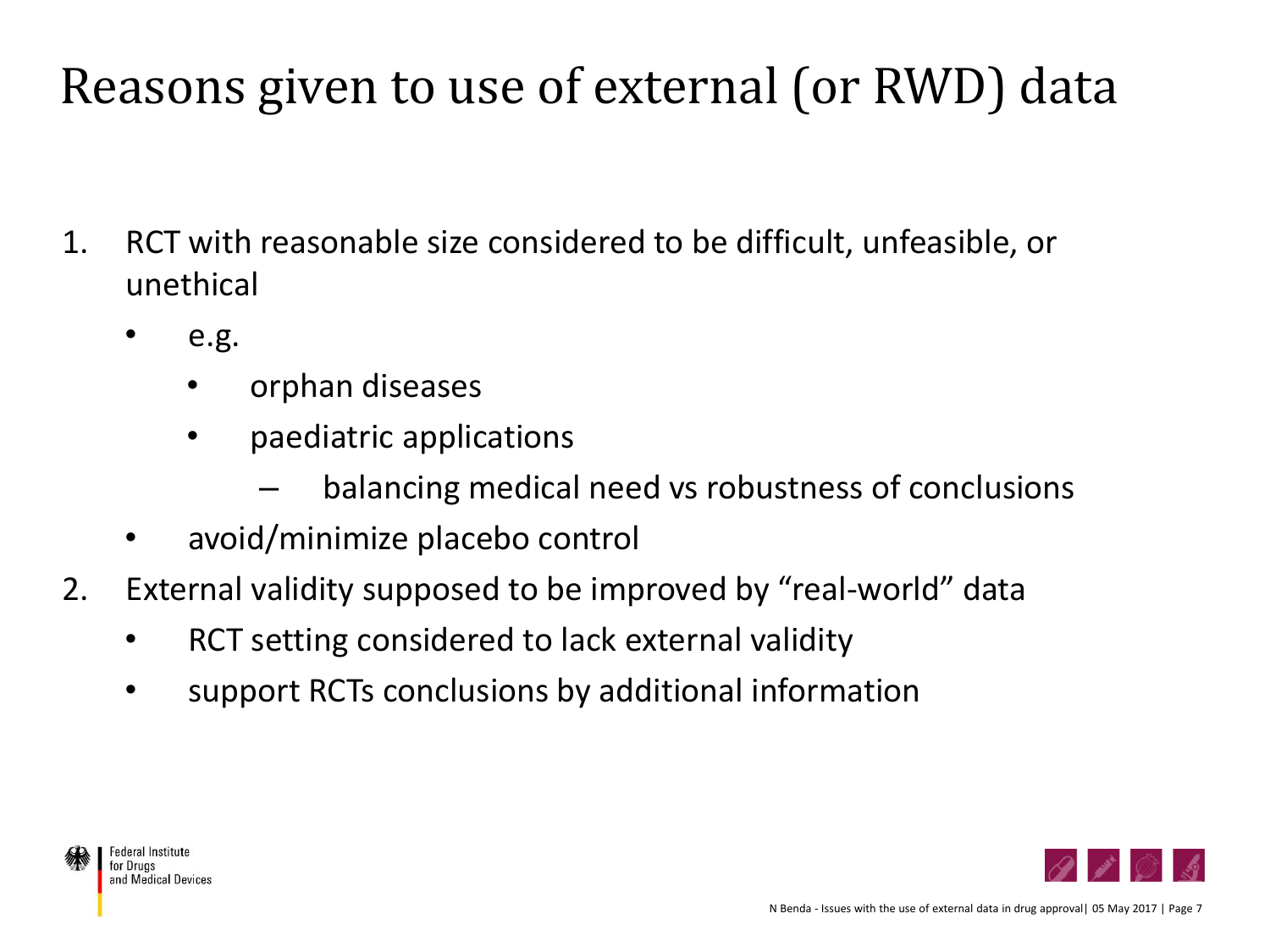## Avoid placebo treatment in clinical trials ?

- ethical justification of a clinical trial usually based on equipoise
	- unknown whether B/R is positive as compared to placebo
- do you question equipoise ?
	- or are you just overoptimistic about your drug?
- later properly controlled trial may never be possible anymore
	- prevention of evidence may be highly unethical

#### Rare diseases:

- rare diseases may prevent from large studies
	- but not from (small) randomized trials



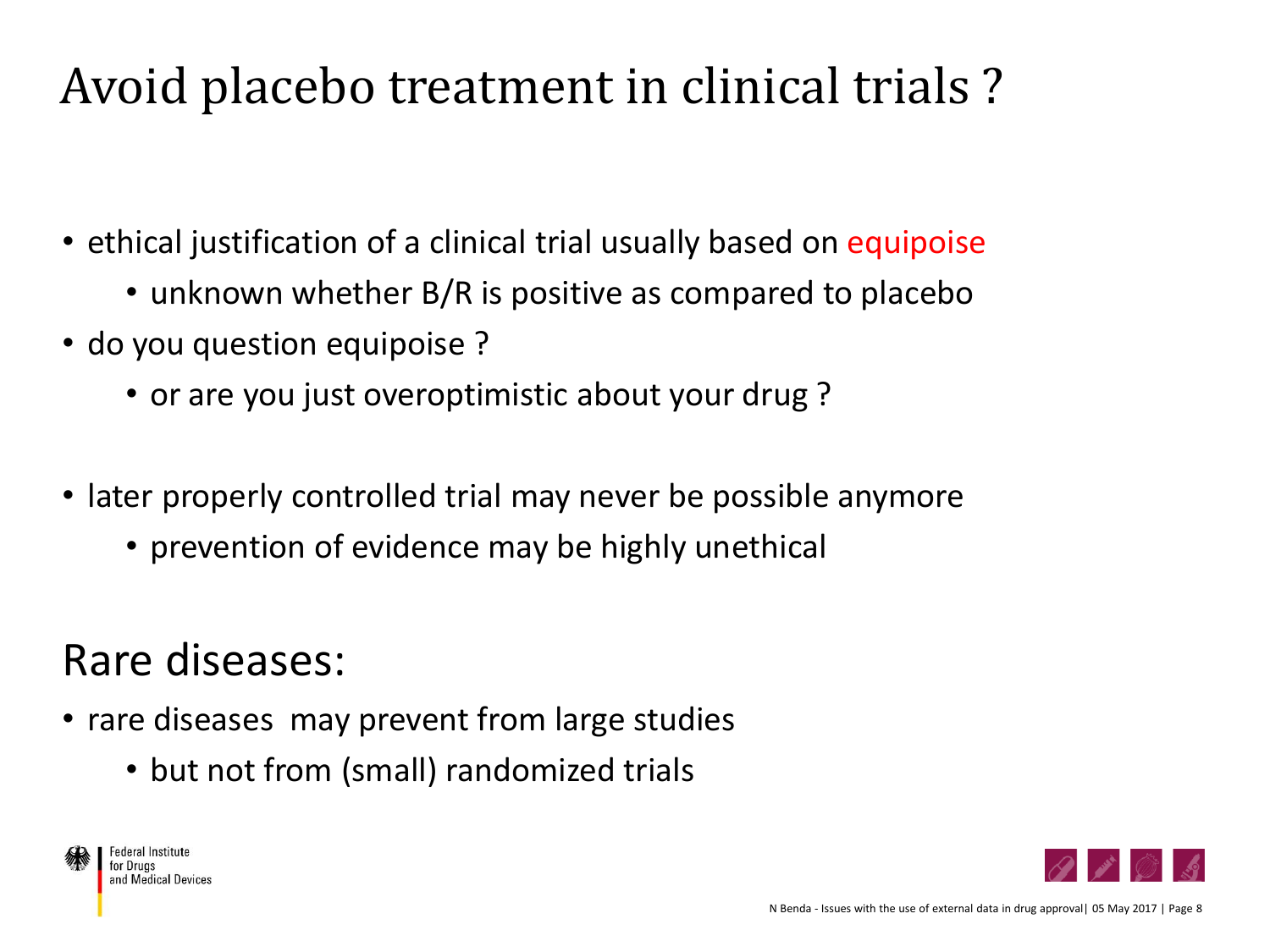## What should we ask when external data are used?

- Are external data needed?
	- additional evidence may be weak
- How have they been selected?
	- kind of pre-specification
	- selection bias: selection of patients selection of studies
- What are the underlying assumption in a combined evaluation?
	- robustness of model assumptions used
- What is the potential bias?
	- additional non-randomized evidence:
		- causality to treatment, bias in absolute response
	- additional randomized evidence in different settings/populations:
		- treatment-by-population interaction



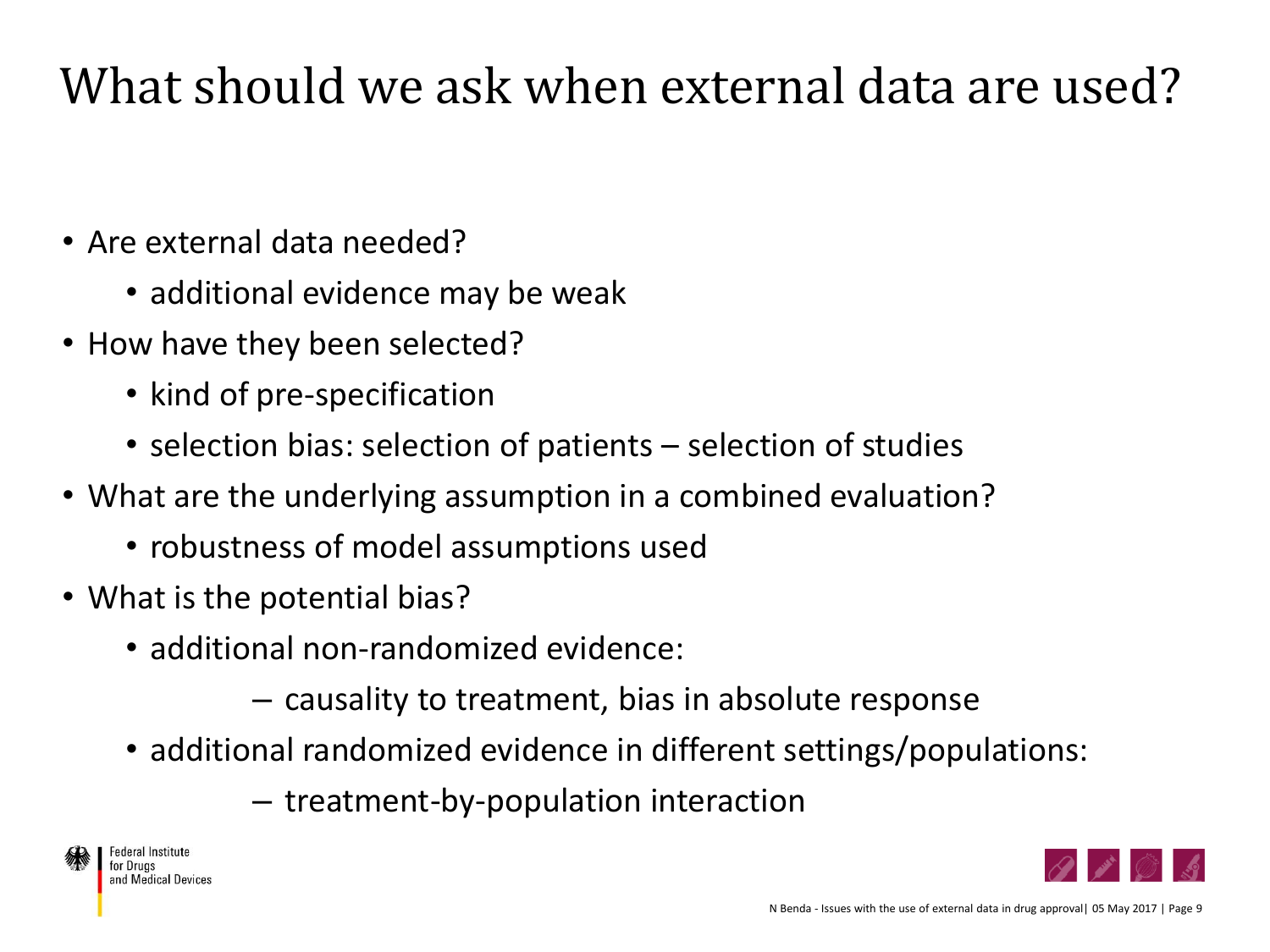# Required evidence in drug approval

- internal validity
	- comparison and randomization ensures causality in the presence of counterfactuals
	- pre-specification and type-1 error control limits false positive decisions
	- RCT ensures validity within study setting
- external validity
	- generalizability on "real world"
	- potential issues often mentioned:
		- selected centres, investigators, additional care, patient's expectations, narrow inclusion criteria, etc.
- focus on internal validity in RCTs



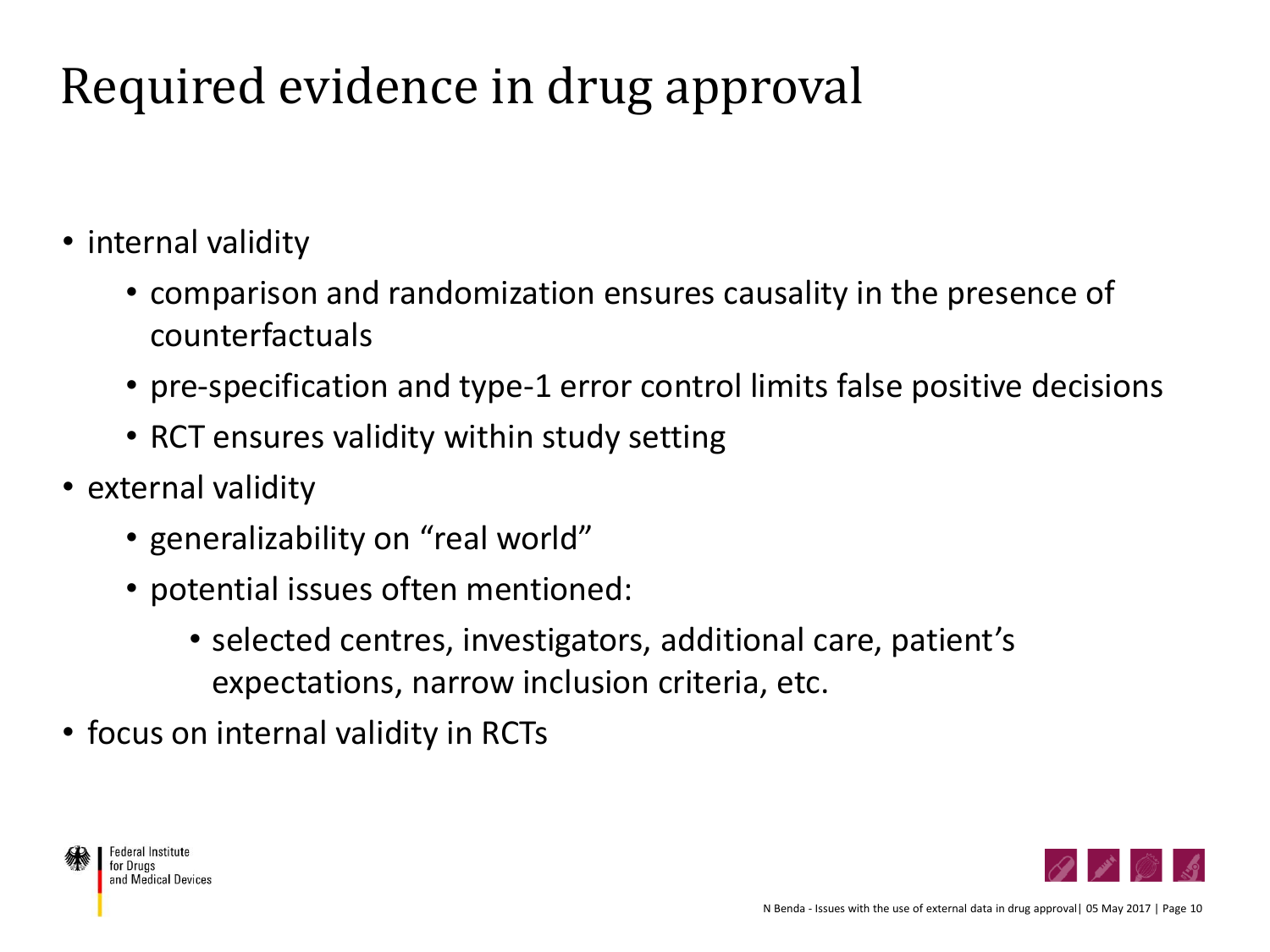## Internal and external validity

- RCT: internal validity
	- randomisation ensures causality
	- pre-specification controls false positive decisions
- external validity in RCTs
	- usually: "WYSIWYG principle": "what you study is what you get"
		- indication informed by study design (inclusion criteria, etc.)
	- assumption made:
		- absolute effect may change, but relative effect constant
	- only extrapolation of treatment difference to real world required
		- treatment-by-design interaction usually less relevant than lack of internal validity in non-interventional studies or comparison to historical controls



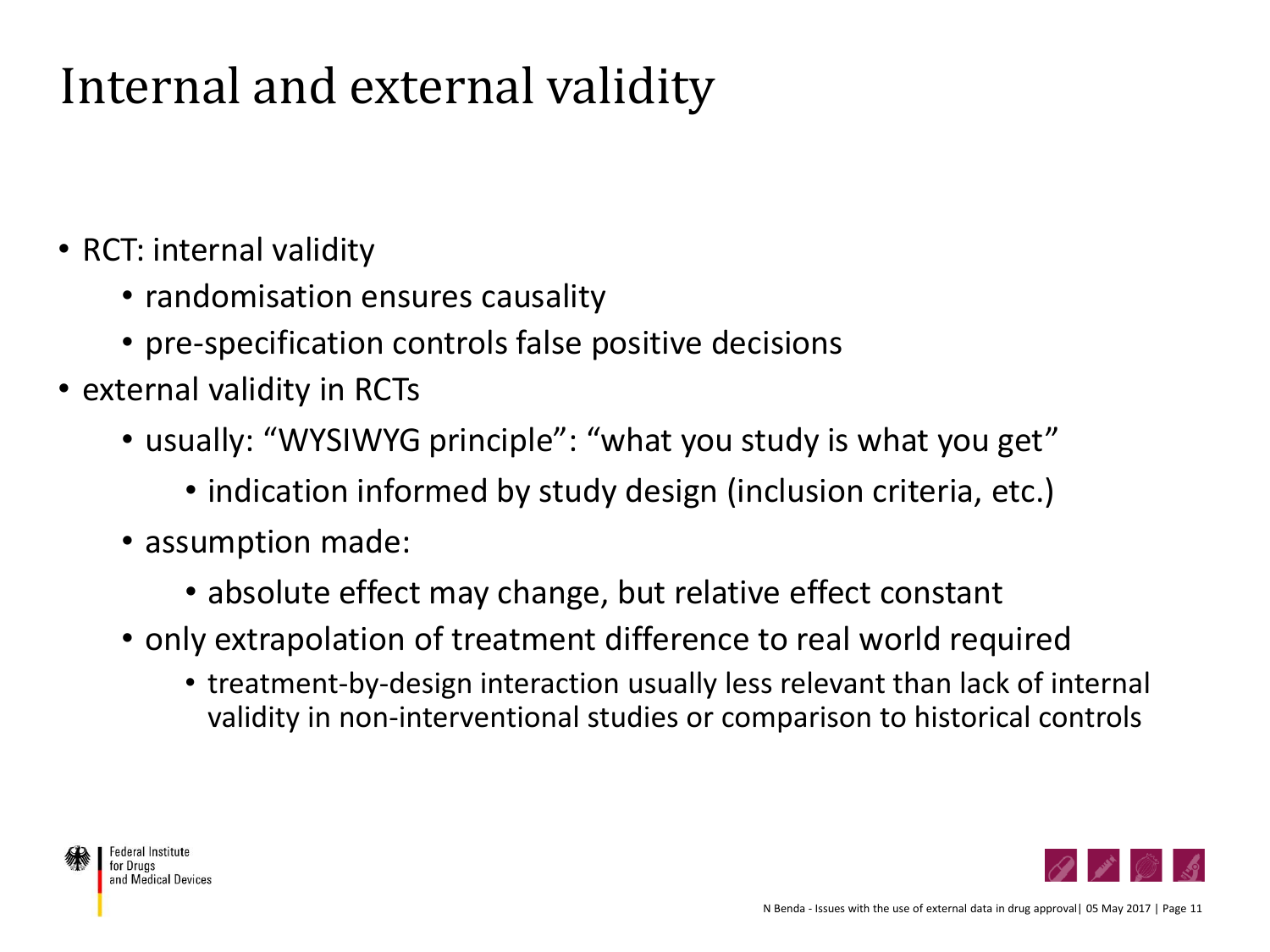### Issues with real-world data

- Real-world data, non-interventional studies
	- no randomization, no direct comparison
		- indirect comparison only
			- no proof of causality
			- difficult or incomplete adjustment for covariates
	- selection of "unplanned" data
		- potential selection bias
	- combining different sources of evidence
		- combining randomized studies, observational studies, registries etc.
			- relying on (unverifiable) model assumptions
			- robustness unclear



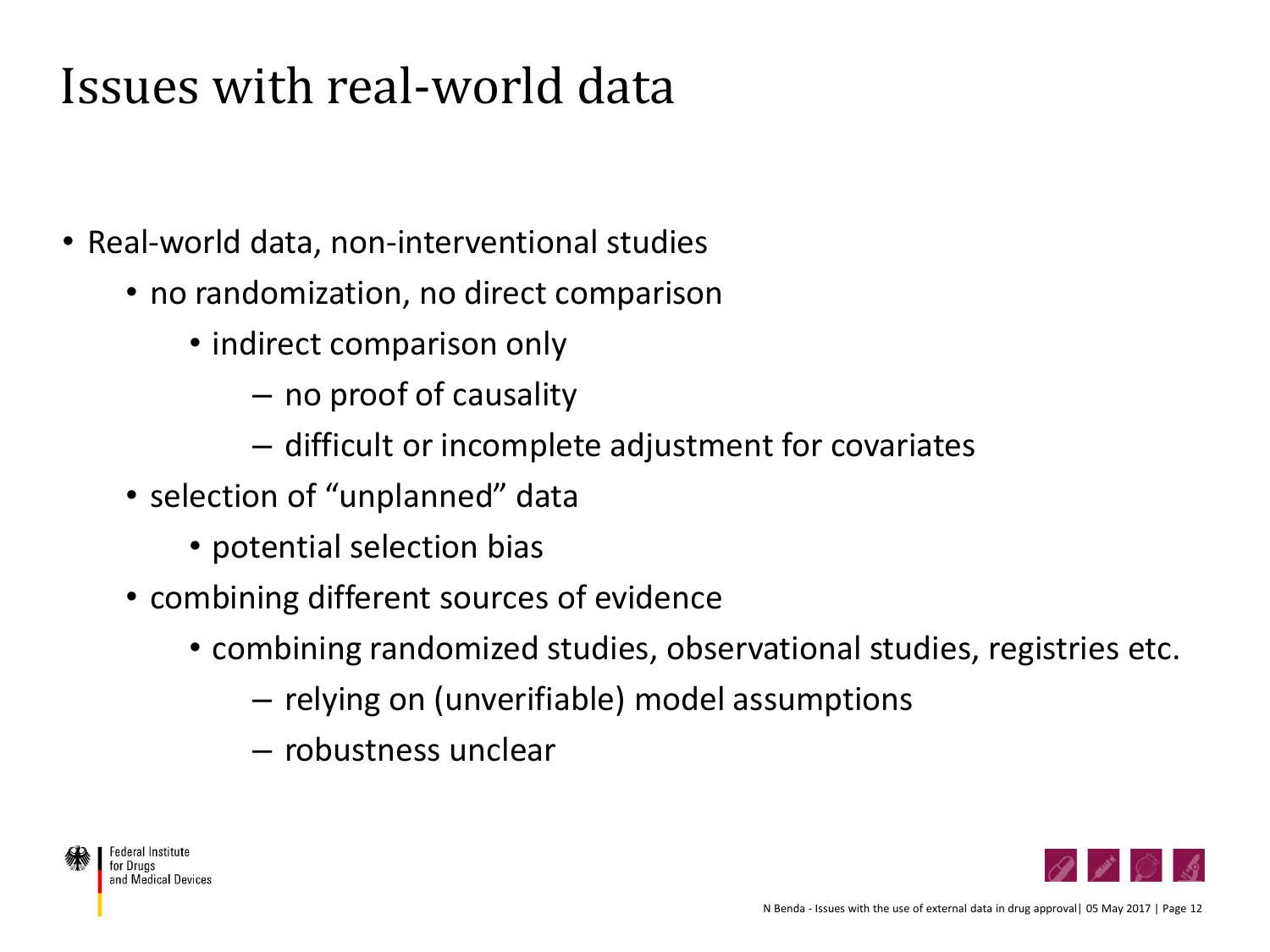# Type-1 error control

limit false positive decisions

- control of type-1 error conditional on given (fixed) external data only does not reflect properly the probability of a false positive decision
- type-1 error control should (ideally) include generation of external data
	- may be difficult due to lack of pre-specified protocol
	- may be difficult due to complex model selection
- type-1 error  $\rightarrow$  1 for increasing sample size if bias  $>$  0

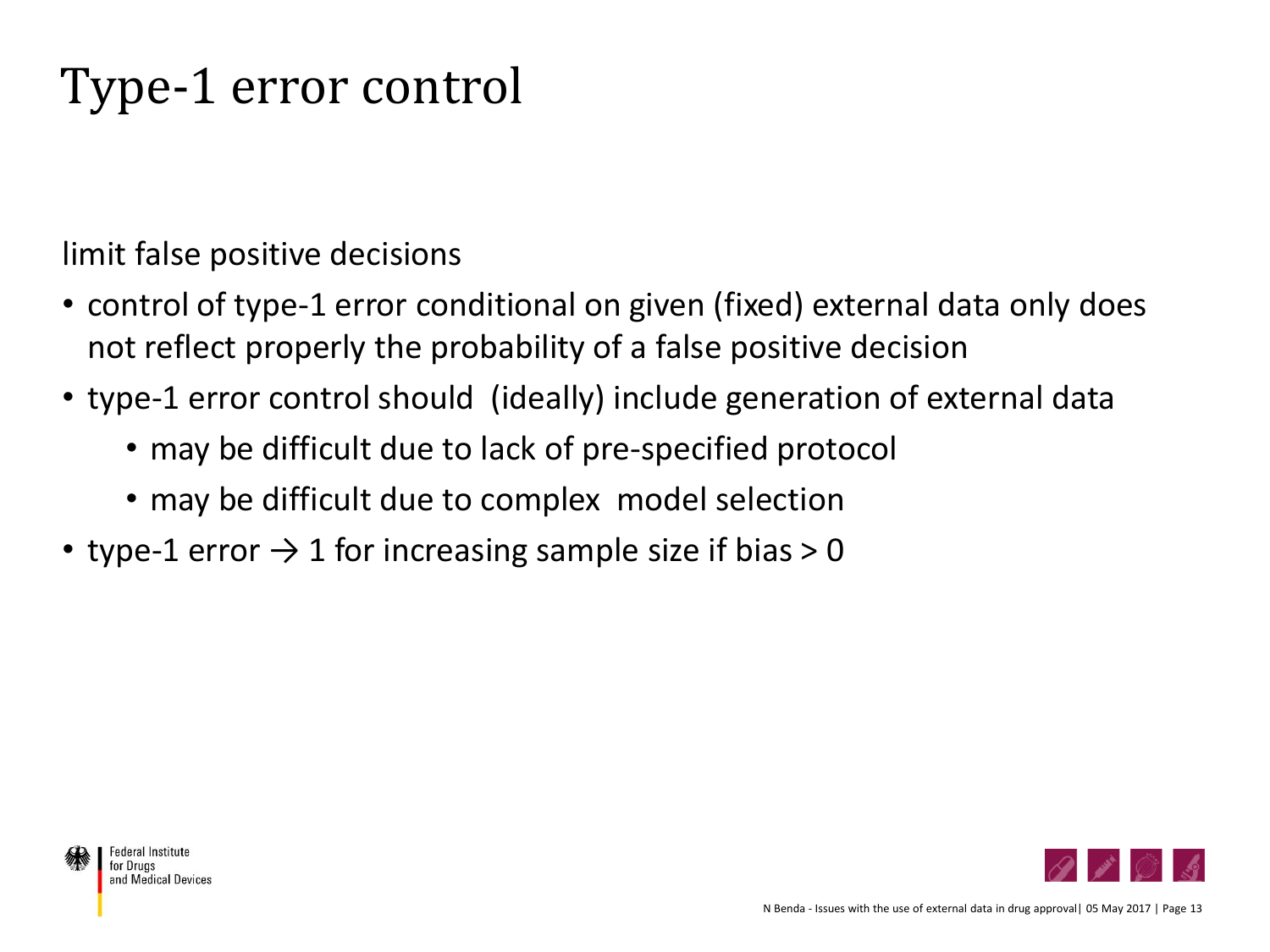### Bias

- can we really quantify reliably bias / difference to external setting?
- can we really adjust reliably?
- do we trust the underlying assumption?
- lot's of efforts made, but how do we verify?
	- post-hoc quantification/justification in a specific situation does not necessarily convince me for a future trial
- account for remaining uncertainty could mean :
	- test vs threshold instead of 0 still to quantify a reasonable threshold

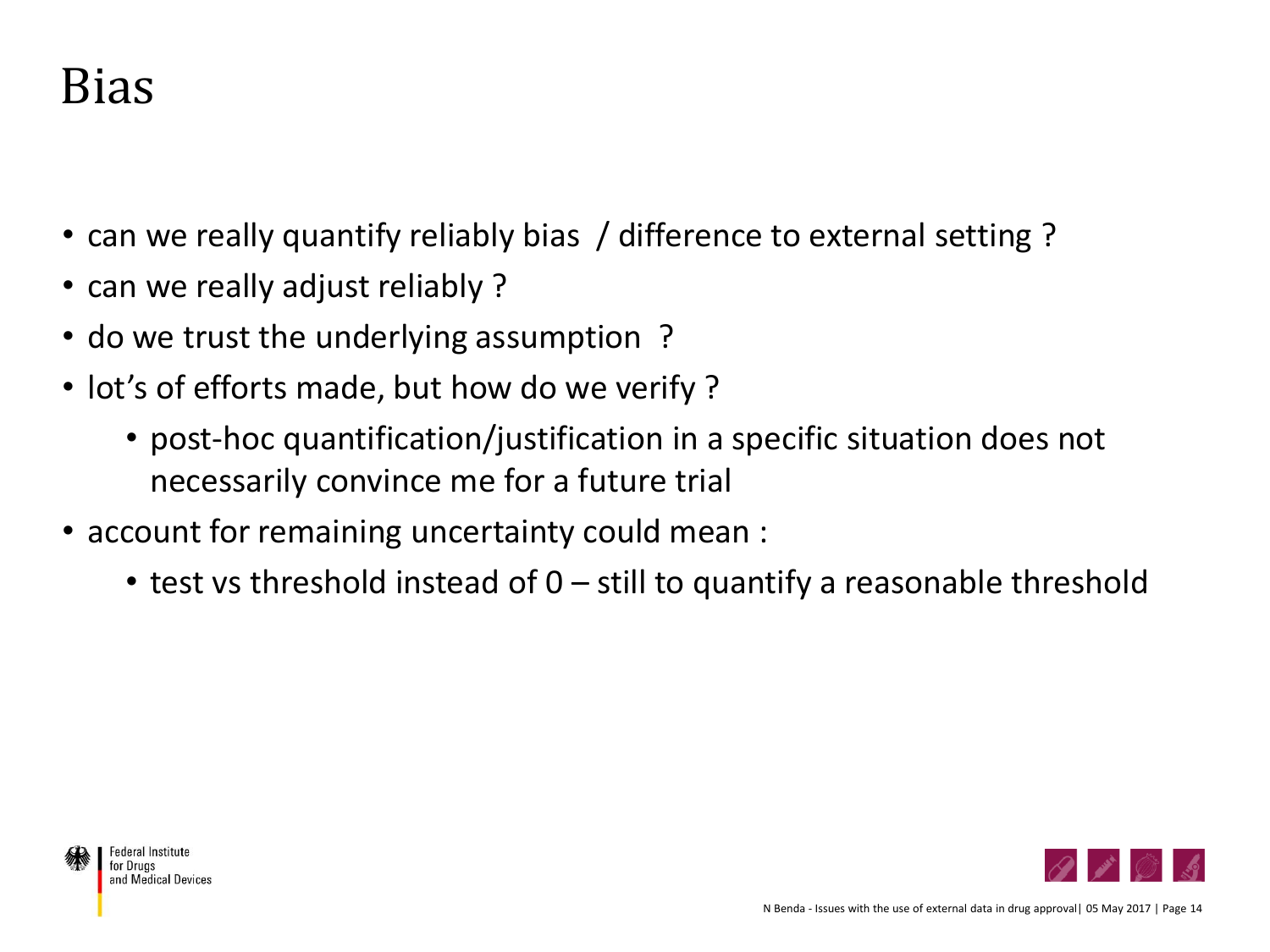# Analogy to derivation of a non-inferiority margin ?

- historical data used to define non-inferiority margin
	- putative placebo comparison
	- here: usual approach is not to analyse both source jointly
		- but to account for remaining uncertainty



**Federal Institute** for Druas and Medical Devices